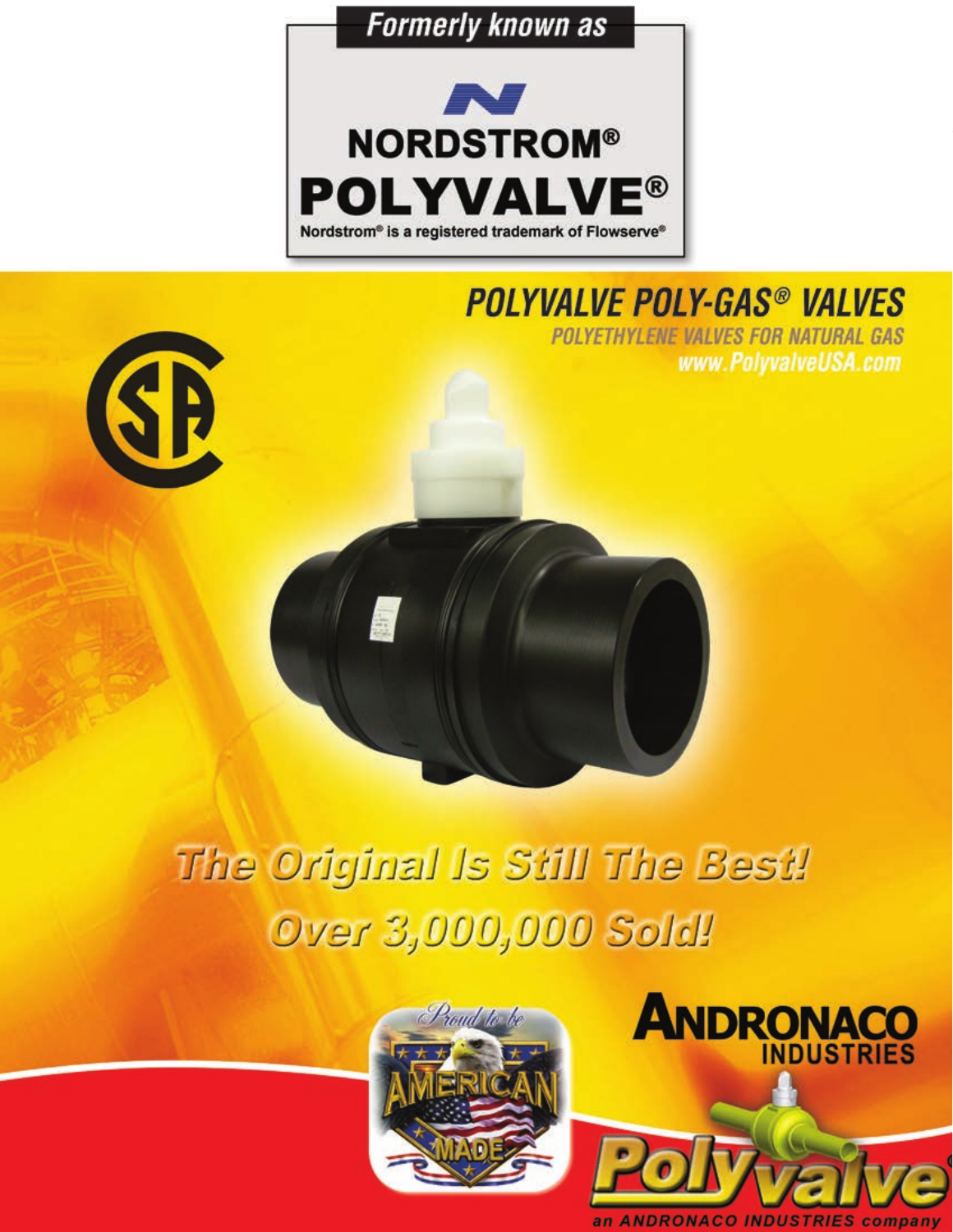

# *Why use Polyvalve Poly-Gas® Valves?*

Polyvalve Poly-Gas® valves are everything you'd expect from the company that invented polyethylene valves.

Millions of Polyvalve Poly-Gas® valves have been sold since 1976 and are in use throughout the world. Here's why:



**Note:** Has high-strength stainless steel stem. 2" C-style is reduced bore only.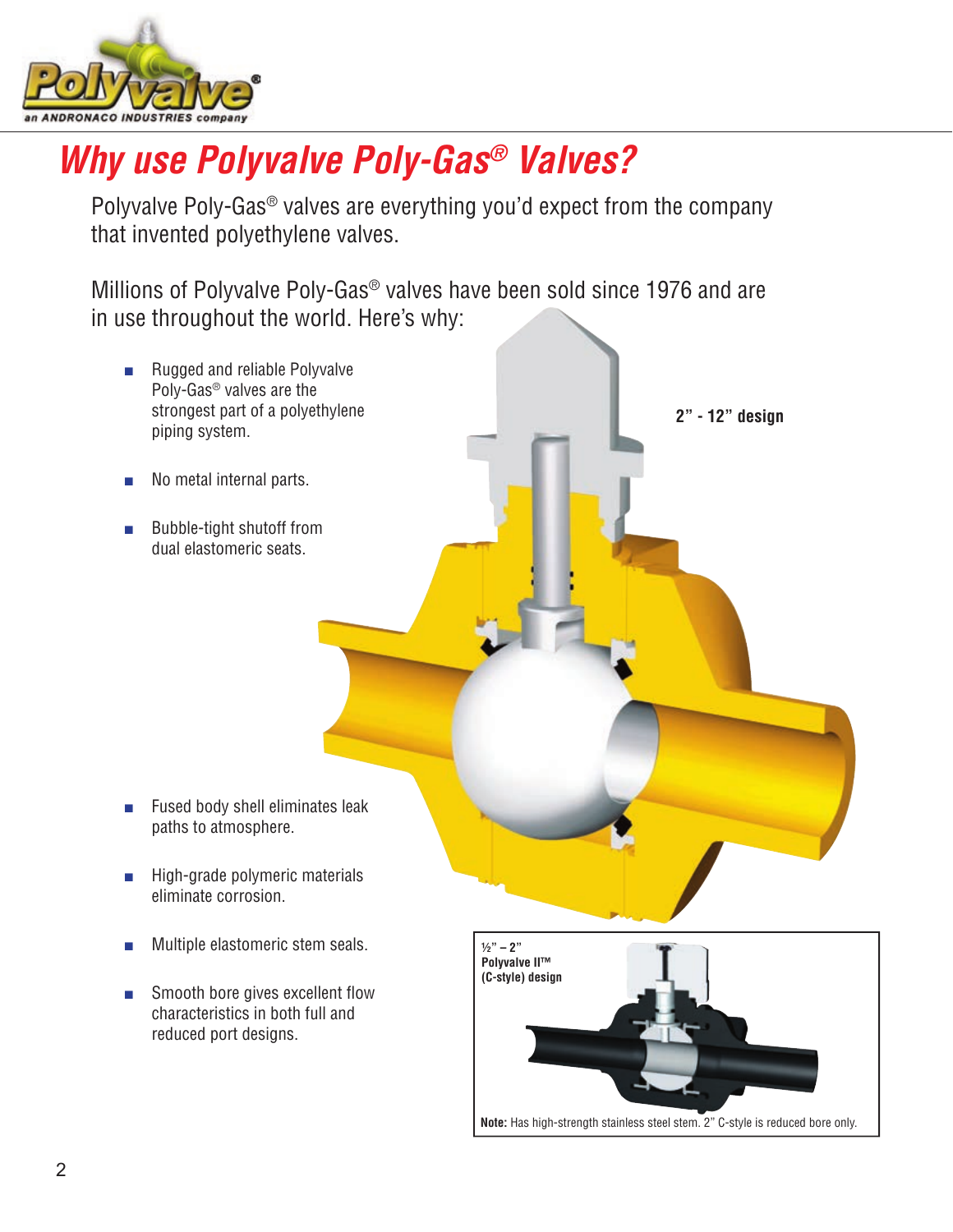# *Materials, Codes and Standards, Applications*

# **Materials**

# **Materials of Construction**

| <b>Item</b>              | $1/2$ " through 2"<br><b>Polyvalve II™</b> | 2" through 12"  |
|--------------------------|--------------------------------------------|-----------------|
|                          | (C-style)                                  |                 |
| <b>Body</b>              | Polyethylene                               | Polyethylene    |
| <b>Ball</b>              | Acetal                                     | Polypropylene   |
| <b>Seat Retainer</b>     | Acetal                                     | Polypropylene   |
| <b>Seat</b>              | <b>Buna N</b>                              | <b>Buna N</b>   |
| <b>Stem</b>              | <b>Stainless Steel</b>                     | Acetal          |
| <b>Stem Seal</b>         | <b>Buna N</b>                              | <b>Buna N</b>   |
| <b>Ground Water Seal</b> | Neoprene                                   | <b>Neoprene</b> |
| <b>Wrench Adapter</b>    | Acetal                                     | Polypropylene*  |
| <b>Adapter Screw</b>     | <b>Stainless Steel</b>                     |                 |
| <b>Adapter Button</b>    | Acetal                                     |                 |

*\*Note: 12" has gear box and cast iron 2" square nut adaptor. 8" will have a choice of either gearing or wrench. 1¼" and 2" C-style is Standard Bore only. Available in Copper Tubing Standard Sizes (CTS).*

### **Codes and standards Applications Poly-Gas® Valve Availability Chart (Ball Valves for Natural Gas)**

- **Size (Inches) Size (Metric) Body Pieces Port** Polyvalve Poly-Gas® valves meet or xceed the requirements of:  $\bullet$  Natural gas distribution. exceed the requirements of:
	- ANSI B16.40
	- ASTM D-2513
	- U.S. Department of Transportation 49CFR, Part 192 Hydrocarbon fuel gases.
- In addition, as required by customers, certain Hydrogen. for addition, as required by edetermine, cortain the exceeding of rigaregon.<br>Sizes and materials of valves meet or exceed the **A**ir. sized and materials of varves meet of exected the contract of the contract of CSA B137.0 and B137.4.
- Certain Polyvalve Poly-Gas<sup>3</sup> valves have successiumy<br>passed 10,000-hour tests to ISO 4437. ● Certain Polyvalve Poly-Gas<sup>®</sup> valves have successfully
- 

# **Body Materials Chart**

| Resin<br>Supplier | <b>Material</b><br><b>Designation</b> | Color        | <b>ASTM</b><br><b>Material</b><br>Designation | <b>Material</b><br>Density |  |  |
|-------------------|---------------------------------------|--------------|-----------------------------------------------|----------------------------|--|--|
| <b>CP Chem</b>    | <b>TR-418</b><br>(D6500)              | Yellow       | PE 2708/2406                                  | <b>Medium</b>              |  |  |
| <b>Dow</b>        | <b>DGDA 2490</b><br>(UAC3700)         | <b>Black</b> | PE 4710/3408                                  | High                       |  |  |

*Note: On 8" full bore and 12" full bore only the main body section is in DGDA 2490 material. Different pipe ends are fused on to suit customer's specific material requirements.*

**Configuration For use in:** 

- 
- ANSI B16.40 Natural gas gathering.
- ASTM D-2513 Landfill gas (methane).
	- Hydrocarbon fuel gases.
	- Hydrogen.
	- $\bullet$  Air.
	- of CSA B137.0 and B137.4.  $\bullet$  Other inert gases (helium, argon, neon).

25 full 254 86 122 86 122 86 122 86 122 86 122 86 122 86 122 86 122 86 122 86 122 86 122 86 122 86 122 86 122



**12" Poly-Gas® valve** *<b>fusion operation* 

¾ full 10.0 3.4 4.8 2.8 0.75 1.2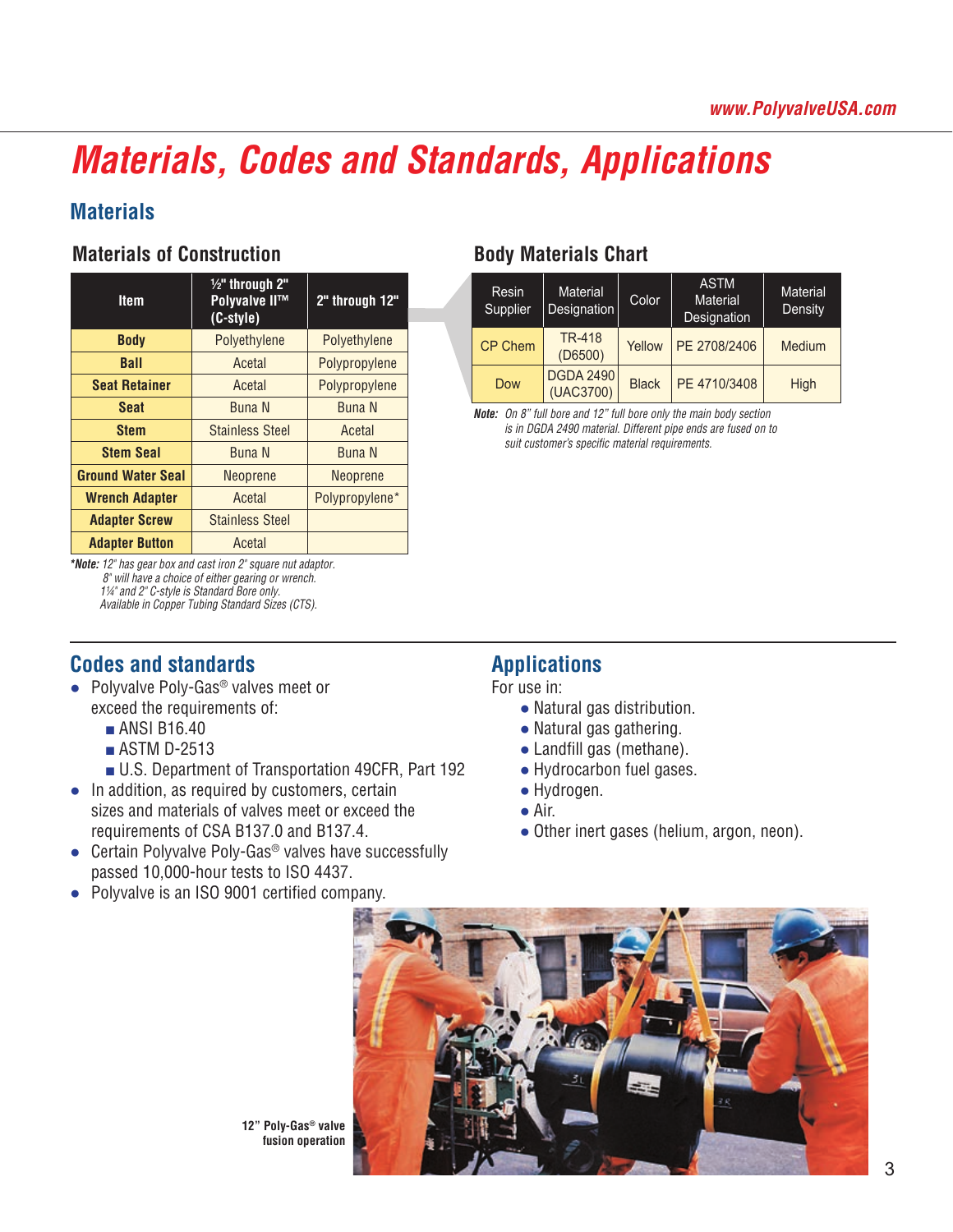

#### **Poly-Gas<sup>®</sup> Valve Availability**  *1¼" and 2" C-style is Standard Bore only. Available in Copper Tubing Standard Sizes (CTS).* **Ground Water Seal** Neoprene Neoprene FUIV-UAS PAIV<del>G</del> AVA

### **Poly-Gas<sup>®</sup> Valve Availability Chart (Ball Valves for Natural Gas)** uly-uas valv<del>e</del> Avaliau

|                 |               |                    |                       | <b>End</b>           |         |         | <b>Equivelant Feet of</b> |                       |  |
|-----------------|---------------|--------------------|-----------------------|----------------------|---------|---------|---------------------------|-----------------------|--|
| Size (Inches)   | Size (Metric) | <b>Body Pieces</b> | Port                  | <b>Configuration</b> | $c_{v}$ | $K_{V}$ | <b>Pipe</b>               | <b>Available SDRs</b> |  |
| $\frac{1}{2}$   | $16 - 20$     | $\overline{2}$     | full <sup>+</sup>     | BF* or SF**          | 18      | 260     | $\overline{2}$            | 9.3                   |  |
| $\frac{3}{4}$   | 25            | $\mathfrak{p}$     | $full$ <sup>†</sup>   | <b>BF</b>            | 25      | 361     | 3.2                       | 9.3, 10, 11           |  |
|                 | 32            | $\overline{2}$     | standard <sup>+</sup> | <b>BF</b>            | 40      | 577     | 3.8                       | 9.3, 11, 13.5         |  |
| $1\frac{1}{4}$  | 40            | $\overline{2}$     | standard <sup>+</sup> | <b>BF</b>            | 45      | 649     | 9.6                       | 9.3, 11, 13.5         |  |
| $\mathcal{P}$   | $55 - 63$     | 3                  | full                  | <b>BF</b>            | 175     | 2528    | 3.8                       | 9.3, 11, 17           |  |
|                 | $50 - 63$     | $\overline{2}$     |                       | <b>BF</b>            | 110     | 1586    | 9.6                       | 9.3, 11, 17           |  |
| 3               | 90            | 3                  | full                  | <b>BF</b>            | 390     | 5624    | 5.3                       | 9.3, 11, 13.5, 17     |  |
|                 | 90            | 3                  | standard              | <b>BF</b>            | 240     | 3461    | 14.1                      | 9.3, 11, 13.5, 17     |  |
| $\overline{4}$  | 100-110       | 3                  | full                  | <b>BF</b>            | 700     | 10094   | 5.8                       | 9.3, 11, 13.5, 17     |  |
|                 | 100-110       | 3                  | standard              | <b>BF</b>            | 400     | 5768    | 17.8                      | 9.3, 11, 13.5, 17     |  |
| $6\overline{6}$ | 150-160-180   | $\mathcal{S}$      | full                  | <b>BF</b>            | 1800    | 25957   | 6.1                       | 9.3, 11, 13.5, 17     |  |
|                 | 125-160       | 3                  | standard              | <b>BF</b>            | 900     | 12978   | 24.3                      | 9.3, 11, 13.5, 17     |  |
| 8               | 225           | 3                  | full                  | <b>BF</b>            | 3650    | 52633   | 5.5                       | 11, 13.5, 17          |  |
|                 | 225           | 3                  | standard              | <b>BF</b>            | 1350    | 19467   | 40.3                      | 9.3, 11, 13.5, 17     |  |
| 12              | 315           | 3                  | full                  | <b>BF</b>            | 7000    | 73542   | 10.6                      | 11, 13.5, 17          |  |

## **Dimension Data**



#### ——"F **(lbs.)**  $\overline{\mathbf{C}}$ **Size Port A B C D E** 16-20 full 254 86 12.7 or 12.7 or 12.7 or 12.7 or 12.7 or 12.7 or 12.7 or 12.7 or **D A ø E C B**  $\begin{array}{|c|c|c|}\n\hline\n\multicolumn{1}{c|}{\textbf{25.5}}\n\hline\n\multicolumn{1}{c|}{\textbf{36.5}}\n\hline\n\multicolumn{1}{c|}{\textbf{46.5}}\n\hline\n\multicolumn{1}{c|}{\textbf{5.5}}\n\hline\n\multicolumn{1}{c|}{\textbf{6.5}}\n\hline\n\multicolumn{1}{c|}{\textbf{7.5}}\n\hline\n\multicolumn{1}{c|}{\textbf{8.5}}\n\hline\n\multicolumn{1}{c|}{\textbf{9.5}}\n\hline\n\multicolumn{1}{$ 225 3 standard BF 1350 19467 40.3 per sensitive production and all the sensitive production and all the sensitive production and all the sensitive production and all the sensitive production and all the sensitive productio  $\begin{array}{ccc} \mathbf{1} & \mathbf{1} & \mathbf{1} & \mathbf{1} & \mathbf{1} & \mathbf{1} & \mathbf{1} & \mathbf{1} & \mathbf{1} & \mathbf{1} & \mathbf{1} & \mathbf{1} & \mathbf{1} & \mathbf{1} & \mathbf{1} & \mathbf{1} & \mathbf{1} & \mathbf{1} & \mathbf{1} & \mathbf{1} & \mathbf{1} & \mathbf{1} & \mathbf{1} & \mathbf{1} & \mathbf{1} & \mathbf{1} & \mathbf{1} & \mathbf{1} & \mathbf{1} & \mathbf{1} & \mathbf$

### **ANSI Valve Dimensions**

| <b>Size</b>          | Port     | A    | B    | C    | D    | E    | Weight<br>(lbs.) |  |  |  |  |  |
|----------------------|----------|------|------|------|------|------|------------------|--|--|--|--|--|
| $\frac{1}{2}$        | full     | 10.0 | 3.4  | 4.8  | 2.8  | 0.50 | 1.2              |  |  |  |  |  |
| $\frac{3}{4}$        | full     | 10.0 | 3.4  | 4.8  | 2.8  | 0.75 | 1.2              |  |  |  |  |  |
| $\mathbf{1}$         | standard | 10.0 | 3.4  | 4.8  | 2.8  | 0.90 | 1.2              |  |  |  |  |  |
| $1\frac{1}{4}$       | standard | 10.0 | 3.4  | 4.8  | 2.8  | 0.90 | 1.2              |  |  |  |  |  |
| $\overline{2}$       | full     | 14.7 | 6.4  | 9.1  | 4.2  | 1.82 | 3.8              |  |  |  |  |  |
|                      | standard | 13.0 | 4.5  | 6.5  | 3.7  | 1.30 | 3.1              |  |  |  |  |  |
|                      | full     | 15.0 | 8.0  | 11.4 | 3.5  | 2.50 | 8.9              |  |  |  |  |  |
| 3                    | standard | 12.8 | 6.4  | 9.1  | 3.6  | 1.95 | 4.5              |  |  |  |  |  |
|                      | full     | 20.0 | 10.4 | 15.0 | 3.1  | 3.62 | 19.5             |  |  |  |  |  |
| $\overline{4}$       | standard | 15.0 | 8.0  | 11.4 | 3.8  | 2.50 | 8.9              |  |  |  |  |  |
| $6\phantom{1}6$      | full     | 21.0 | 12.6 | 18.6 | 3.9  | 5.20 | 38.0             |  |  |  |  |  |
|                      | standard | 20.0 | 10.4 | 15.0 | 5.3  | 3.62 | 23.0             |  |  |  |  |  |
| 8                    | full     | 29.0 | 12.5 | 19.9 | 7.0  | 6.60 | 61.0             |  |  |  |  |  |
|                      | standard | 20.0 | 12.6 | 18.6 | 4.5  | 4.78 | 42.5             |  |  |  |  |  |
| <b>Gear Operated</b> |          |      |      |      |      |      |                  |  |  |  |  |  |
| 8                    | full     | 29.0 | 14.8 | 22.2 | 7.0  | 6.30 | 61.0             |  |  |  |  |  |
| 12                   | full     | 83.8 | 17.5 | 27.7 | 30.0 | 9.91 | 305.0            |  |  |  |  |  |

#### **Moncion Data**<br> **Concion Data 126.17 Standard BF 900 value 1.13.5, 120.3, 120.3, 120.3, 120.3, 12.3, 17.3, 17.3, 17.3, 17.3, 17.3, 17.3, 17.3, 17.3, 17.3, 17.3, 17.3, 17.3, 17.3, 17.3, 17.3, 17.3, 17.3, 17.3, 17.3, 17.3, 17.3, 17.3, 17.3, 17.3, 17.3,**

*Note: C<sub>v</sub>* in US gal/min @ 1 psi ∆ P <sup>∗</sup> Butt Fusion *\* Butt Fusion \*\* Socket Fusion* †*Polyvalve II™ (C-Style) Valves*

### **Metric Valve Dimensions**

| <b>Size</b>          | Port     | A    | B    | C    | D    | E    | Weight<br>(lbs.) |                      | <b>Size</b>      | Port     | A    | B   | C   | D   | E     | Weight<br>(kg) |  |
|----------------------|----------|------|------|------|------|------|------------------|----------------------|------------------|----------|------|-----|-----|-----|-------|----------------|--|
| $\frac{1}{2}$        | full     | 10.0 | 3.4  | 4.8  | 2.8  | 0.50 | 1.2              |                      | $16 - 20$        | full     | 254  | 86  | 122 | 71  | 12.7  | 0.5            |  |
| $\frac{3}{4}$        | full     | 10.0 | 3.4  | 4.8  | 2.8  | 0.75 | 1.2              |                      | 25               | full     | 254  | 86  | 122 | 71  | 19.1  | 0.5            |  |
| 1                    | standard | 10.0 | 3.4  | 4.8  | 2.8  | 0.90 | 1.2              |                      | 32               | standard | 254  | 86  | 122 | 71  | 22.9  | 0.5            |  |
| $1\frac{1}{4}$       | standard | 10.0 | 3.4  | 4.8  | 2.8  | 0.90 | 1.2              |                      | 40               | standard | 254  | 86  | 122 | 71  | 22.9  | 0.5            |  |
|                      | full     | 14.7 | 6.4  | 9.1  | 4.2  | 1.82 | 3.8              |                      | $55 - 63$        | full     | 373  | 164 | 231 | 106 | 46.2  | 1.7            |  |
| $\overline{2}$       | standard | 13.0 | 4.5  | 6.5  | 3.7  | 1.30 | 3.1              |                      | $50 - 63$        | standard | 330  | 115 | 165 | 94  | 33.0  | 1.4            |  |
| 3                    | full     | 15.0 | 8.0  | 11.4 | 3.5  | 2.50 | 8.9              |                      | 90               | full     | 381  | 203 | 290 | 89  | 63.5  | 4.0            |  |
|                      | standard | 12.8 | 6.4  | 9.1  | 3.6  | I.95 | 4.5              |                      |                  | standard | 325  | 164 | 231 | 91  | 48.0  | 2.0            |  |
|                      | full     | 20.0 | 10.4 | 15.0 | 3.1  | 3.62 | 19.5             |                      | 100-110          | full     | 508  | 264 | 381 | 77  | 91.9  | 8.8            |  |
| $\overline{4}$       | standard | 15.0 | 8.0  | 11.4 | 3.8  | 2.50 | 8.9              |                      |                  | standard | 381  | 203 | 290 | 95  | 63.5  | 4.0            |  |
| $6\phantom{1}6$      | full     | 21.0 | 12.6 | 18.6 | 3.9  | 5.20 | 38.0             |                      | 150-160 &<br>180 | full     | 533  | 320 | 472 | 99  | 132.1 | 17.2           |  |
|                      | standard | 20.0 | 10.4 | 15.0 | 5.3  | 3.62 | 23.0             |                      | 125-160          | standard | 508  | 263 | 381 | 133 | 91.9  | 10.4           |  |
|                      | full     | 29.0 | 12.5 | 19.9 | 7.0  | 6.60 | 61.0             |                      | full             | 1773     | 318  | 504 | 610 | 168 | 44.5  |                |  |
| 8                    | standard | 20.0 | 12.6 | 18.6 | 4.5  | 4.78 | 42.5             |                      | 225              | standard | 508  | 320 | 472 | 102 | 121.4 | 19.3           |  |
| <b>Gear Operated</b> |          |      |      |      |      |      |                  | <b>Gear Operated</b> |                  |          |      |     |     |     |       |                |  |
| 8                    | full     | 29.0 | 14.8 | 22.2 | 7.0  | 6.30 | 61.0             |                      | 225              | full     | 1773 | 376 | 564 | 610 | 160   | 60.8           |  |
| 12                   | full     | 83.8 | 17.5 | 27.7 | 30.0 | 9.91 | 305.0            |                      | 315              | full     | 2129 | 443 | 704 | 762 | 251.7 | 138.3          |  |
|                      |          |      |      |      |      |      |                  |                      |                  |          |      |     |     |     |       |                |  |

**Note:** Valves are generally available in these metric sizes and may be available in other metric dimensions. Due to wall thickness considerations, SDRs in some sizes may not be<br>available. Contact your Polyvalve representa

*Note: Polyvalve proudly offers pup lengths to customer specifications.*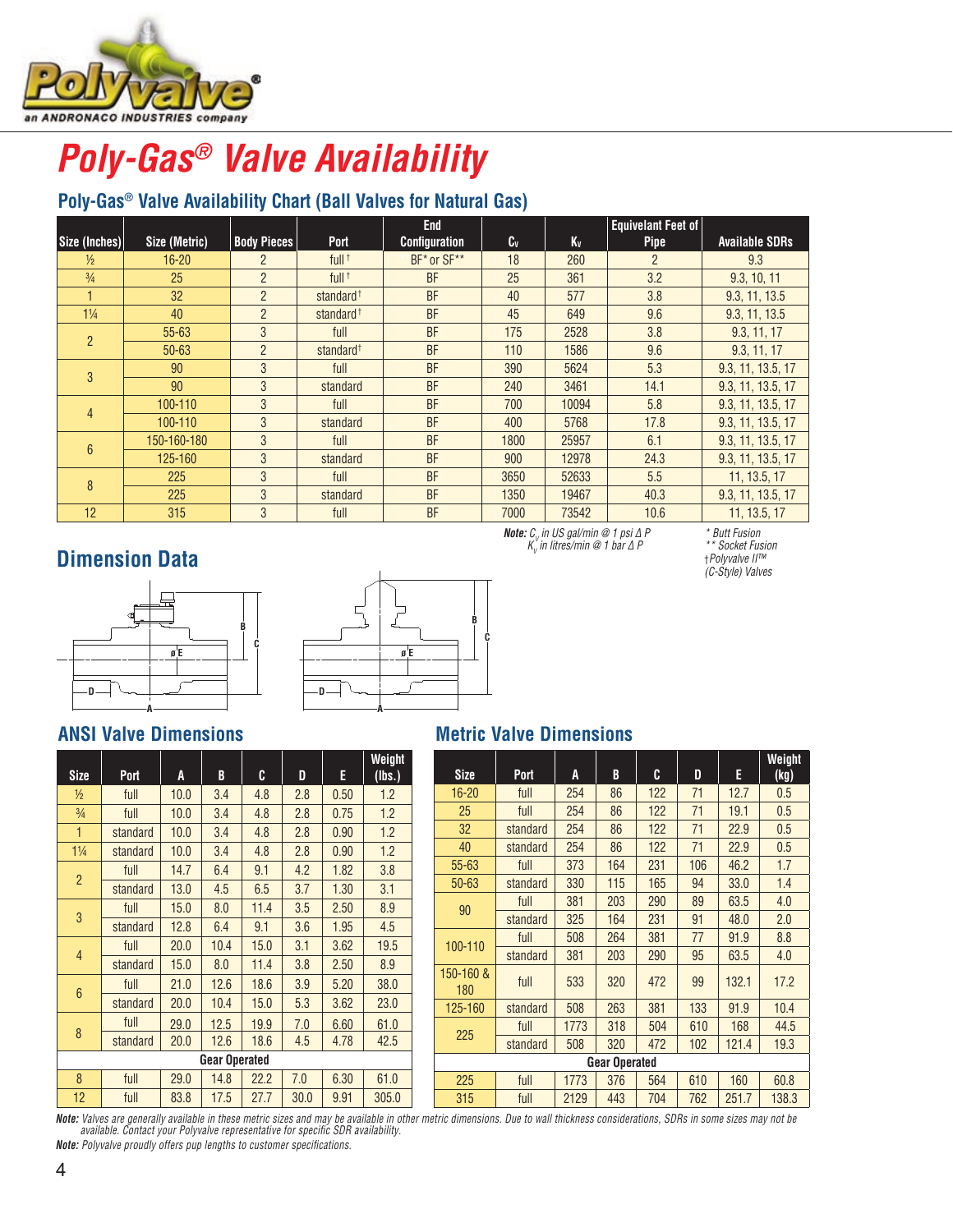# *How to Order*

Please provide the following information when you order:

- Valve size
- Valve body material
- Bore type (full or reduced)
- Standard Dimension Ratio (SDR) number or Copper Tubing Standard (CTS)
- End configuration (butt fusion or socket fusion)
- Special service conditions



**From the** ½**" ball valve to the industry's first 12-inch polyethylene ball valve, Polyvalve Poly-Gas® valves are available in the widest range of sizes on the market today.** ½**" through 8" standard port are shipped in cartons to shield them from ultraviolet light and to protect the valve ends from damage.**

# **Polyvalve Poly-Gas® Valve Figure Number System**

**The Poly-Gas® valve figure number system utilizes a five digit number which describes the valves as shown below.**



<sup>1</sup> Special feature ends include integral socket ends, stub end SDR, CTS wall thickness etc.